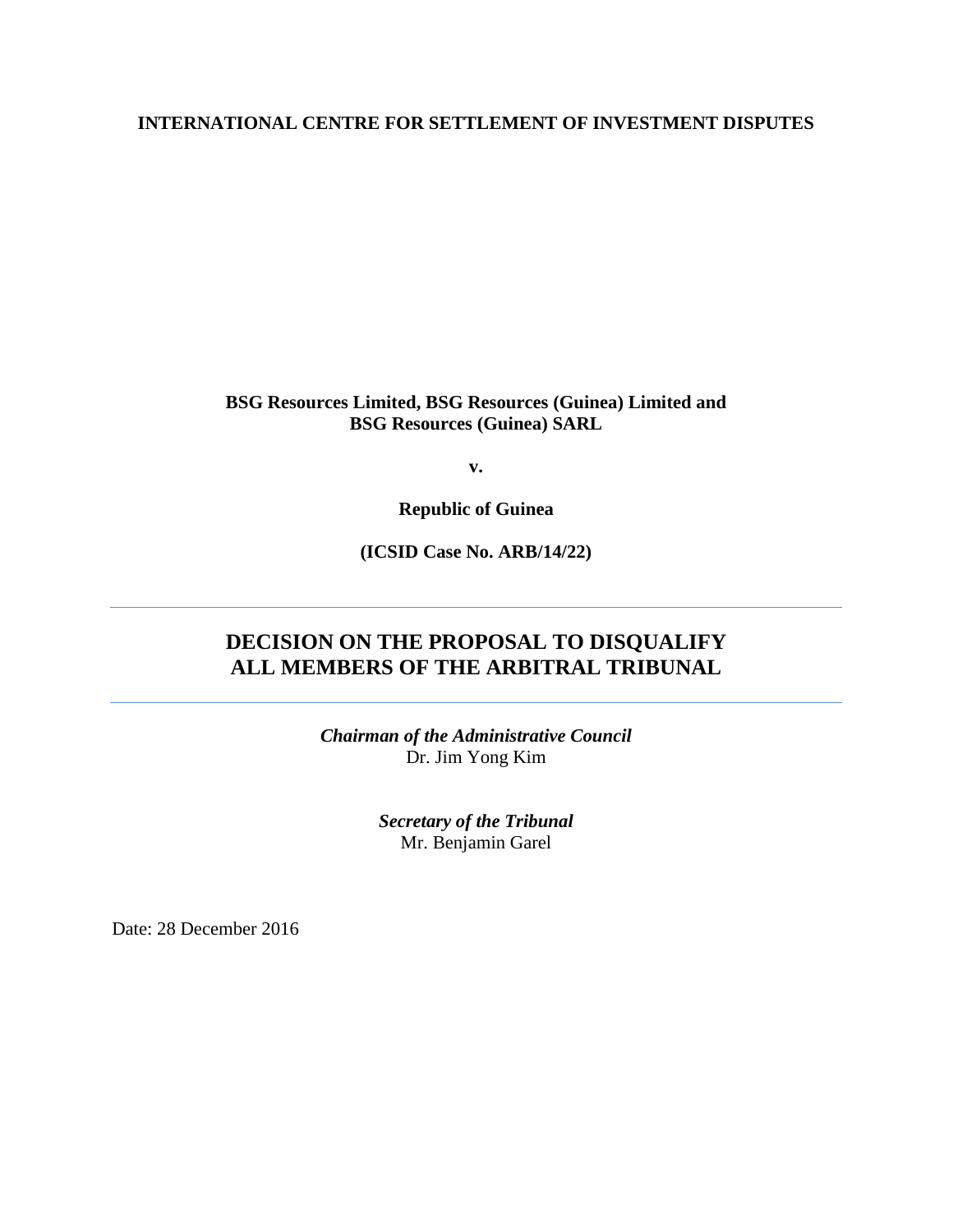## **REPRESENTATION OF THE PARTIES**

Representing the Claimants:

Mr. Karel Daele Mr. James Libson Mishcon de Reya LLP Africa House 70 Kingsway WC2B 6AH London United Kingdom

Representing the Respondent:

Mr. Laurent Jaeger Mr. Noël Chahid-Nourai Mr. Yann Schneller Mr. Quirec de Kersauson Orrick Herrington & Sutcliffe 31, avenue Pierre Ier de Serbie 75782 Paris Cedex 16 France

and

Mr. Michael Ostrove Mr. Scott Horton Mr. Théobald Naud Ms. Sârra-Tilila Bounfour DLA Piper UK LLP 27, rue Laffitte 75009 Paris France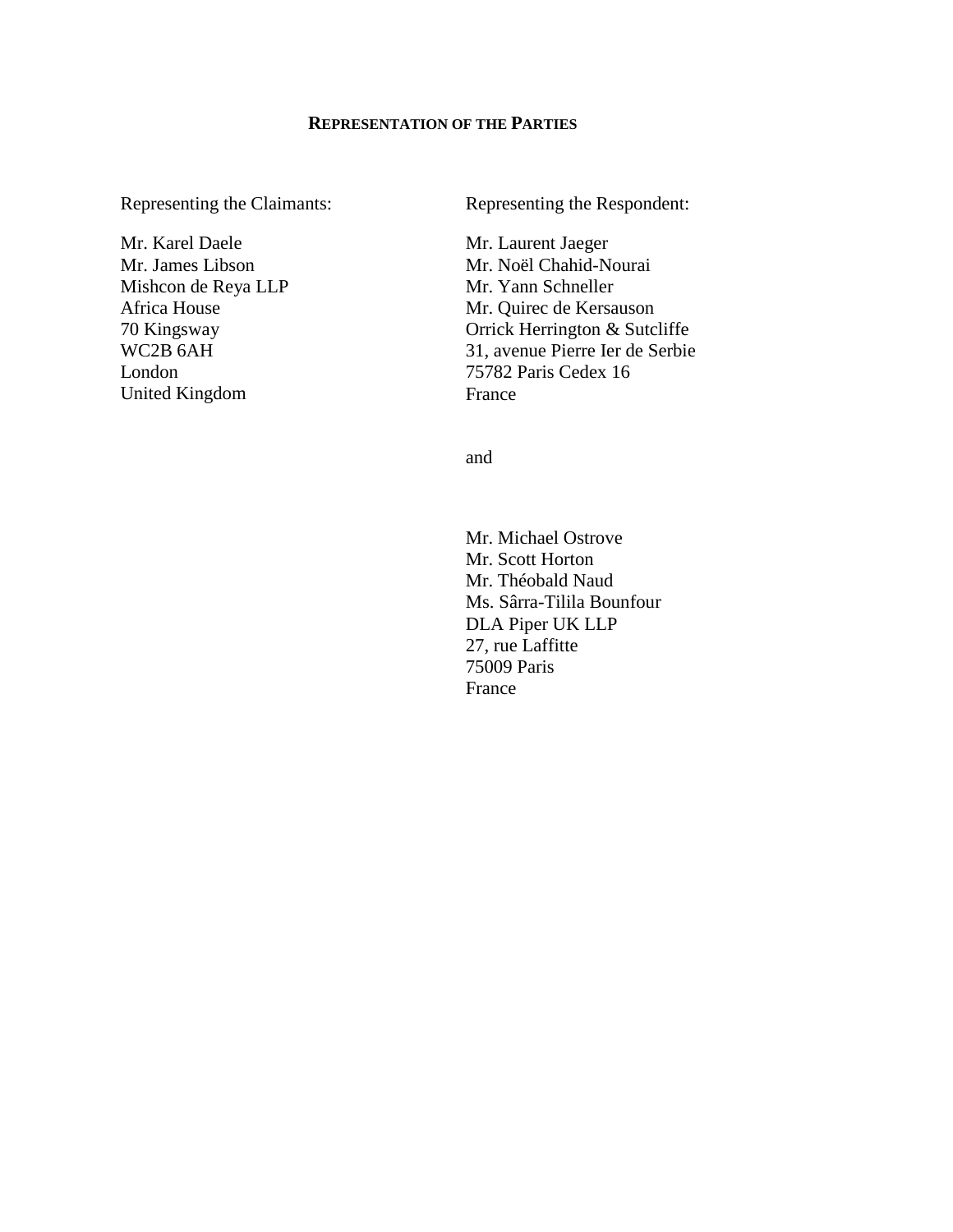# **TABLE OF CONTENTS**

| $\mathbf{I}$ . |  |
|----------------|--|
| П.             |  |
| А.             |  |
| 1)             |  |
| 2)             |  |
| B.             |  |
| 1)             |  |
| 2)             |  |
| $\mathbb{C}$ . |  |
| III.           |  |
|                |  |
| <b>B.</b>      |  |
| $C_{\cdot}$    |  |
|                |  |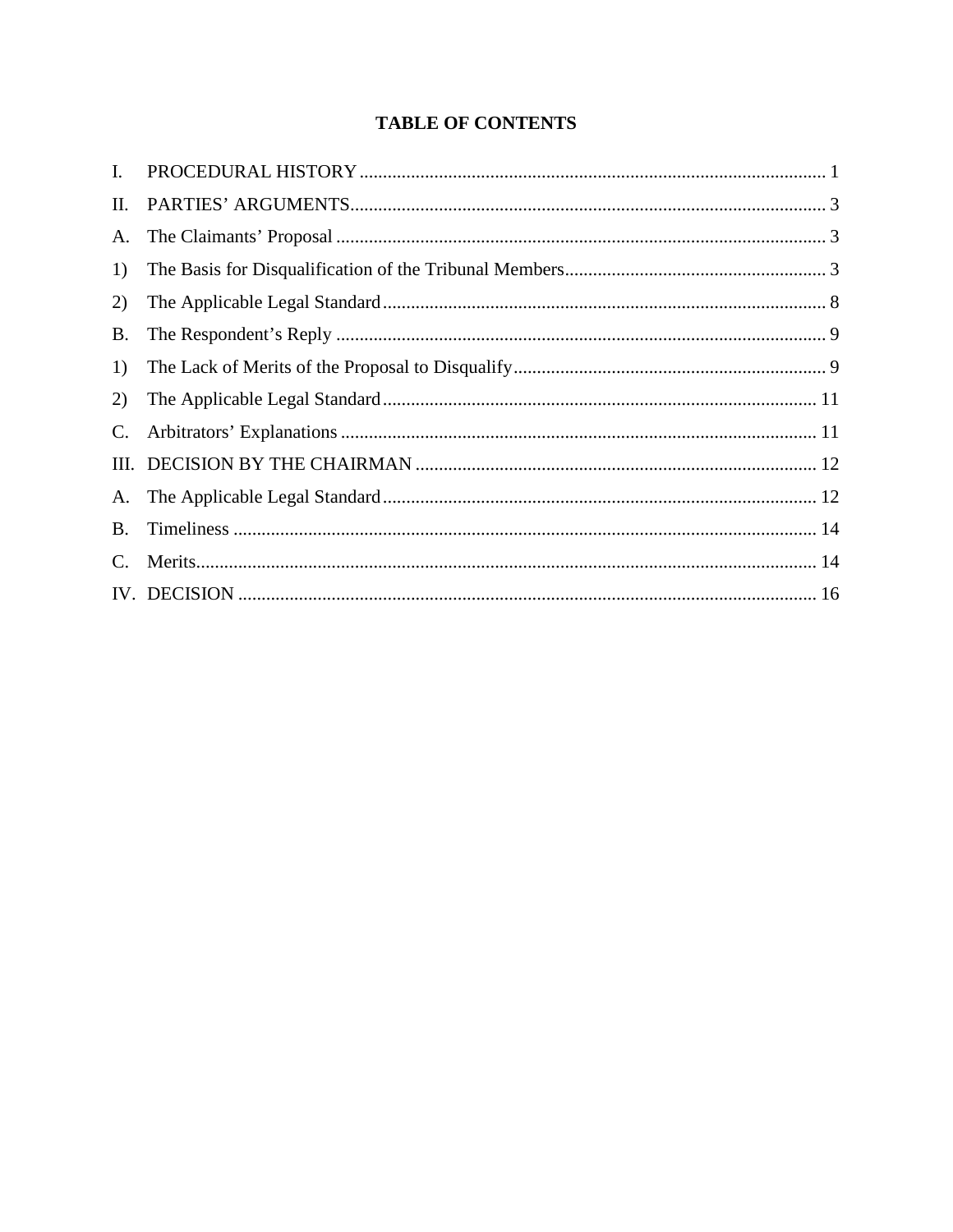## <span id="page-3-0"></span>**I. PROCEDURAL HISTORY**

- 1. On 1 August 2014, BSG Resources Limited submitted a Request for Arbitration to the International Centre for Settlement of Investment Disputes ("**ICSID**" or the "**Centre**") against the Republic of Guinea ("**Guinea**" or "**Respondent**").
- 2. On 8 September 2014, the Secretary-General of ICSID registered the Request for Arbitration pursuant to Article 36(3) of the Convention on the Settlement of Investment Disputes between States and Nationals of Other States ("**ICSID Convention**"), under ICSID Case No. ARB/14/22.
- 3. On 5 February 2015, the Secretary-General notified the Parties that all three arbitrators had accepted their appointments and that the Tribunal was therefore deemed to have been constituted on that date, in accordance with Rule 6(1) of the ICSID Rules of Procedure for Arbitration Proceedings ("**ICSID Arbitration Rules**"). Mr. Benjamin Garel, ICSID Legal Counsel, was designated to serve as Secretary of the Tribunal.
- 4. The Tribunal is composed of Ms. Gabrielle Kaufmann-Kohler, a national of Switzerland, President, appointed by her co-arbitrators in accordance with the Parties' agreement regarding the method of constitution of the Tribunal under Article  $37(2)(a)$  of the ICSID Convention; Mr. Albert Jan van den Berg, a national of the Netherlands, appointed by the Claimants; and Mr. Pierre Mayer, a national of France, appointed by the Respondent.
- 5. On 23 April 2015, the Tribunal held its first session with the Parties. During the first session, the Parties confirmed that the Tribunal was properly constituted and that they had no objection to the appointment of any member of the Tribunal.
- 6. On 13 October 2015, BSG Resources (Guinea) Limited and BSG Resources (Guinea) SÀRL submitted another Request for Arbitration to ICSID against Guinea. On 25 November 2015, the Secretary-General registered this Request for Arbitration pursuant to Article 36(3) of the ICSID Convention, under ICSID Case No. ARB/15/46.
- 7. On 7 December 2015, the Tribunal in ICSID Case No. ARB/15/46 was constituted pursuant to Article 37(2)(a) of the ICSID Convention. It was composed of the same members as the Tribunal in ICSID Case No. ARB/14/22.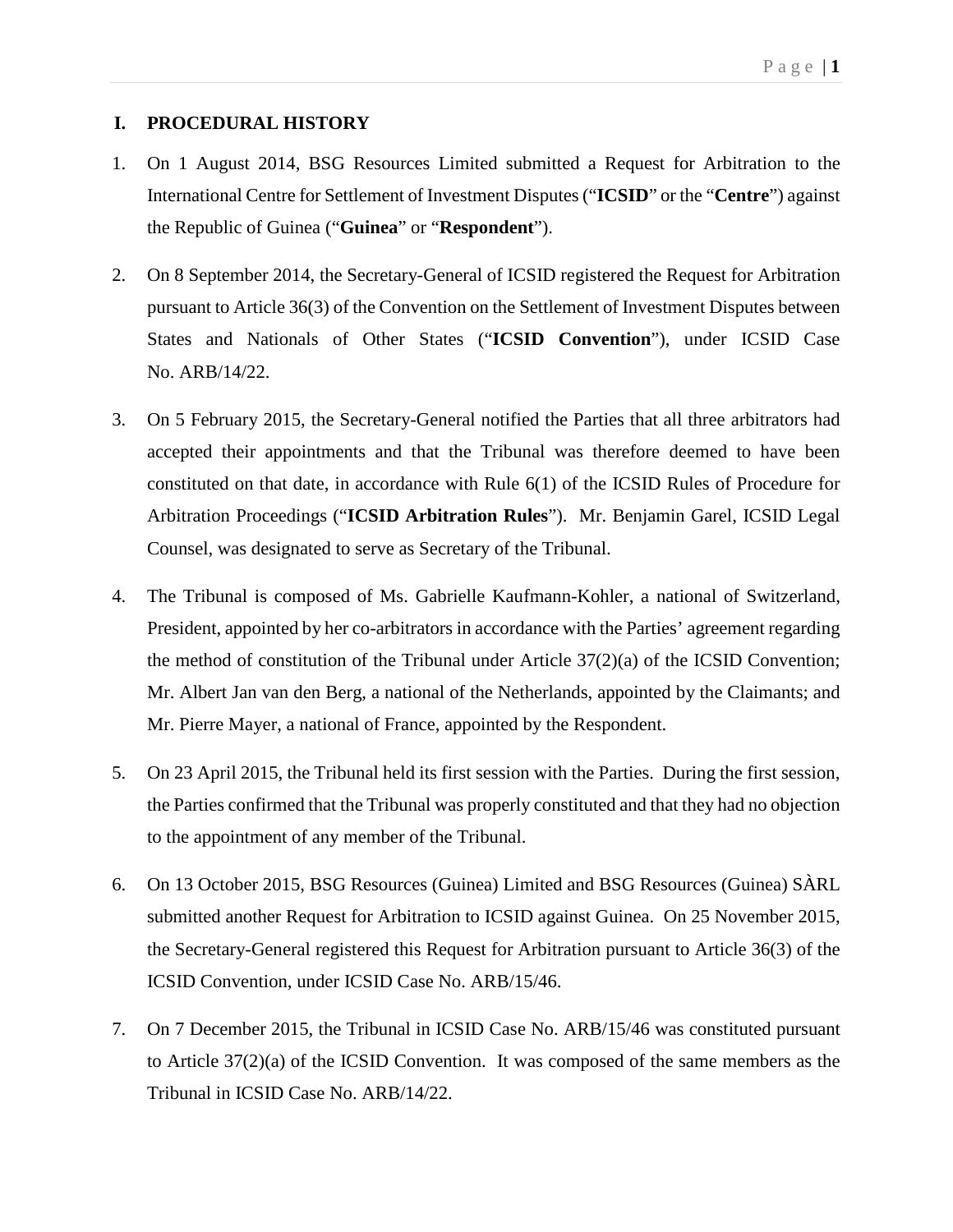- 8. On 14 February 2016, the Tribunals issued Procedural Order No. 1 in ICSID Case No. ARB/15/46 and Procedural Order No. 5 in ICSID Case No. ARB/14/22 implementing, at the Parties' request, the consolidation of the two cases into ICSID Case No. ARB/14/22. On the same day, the Tribunal in ICSID Case No. ARB/15/46 issued Procedural Order No. 2 taking note of the discontinuance of ARB/15/46 in accordance with ICSID Arbitration Rule 43(1).
- 9. On 9 August 2016, the Parties submitted their requests for document production to the Tribunal, in the form of Redfern Schedules.
- 10. On 5 September 2016, the Tribunal issued Procedural Order No. 7 ("PO7") containing its decisions on the Parties' requests for document production.
- 11. On 3 October 2016, the Parties produced documents pursuant to PO7.
- 12. By letter dated 15 October 2016, BSG Resources Limited, BSG Resources (Guinea) Limited and BSG Resources (Guinea) SARL ("**Claimants**") alleged that the Respondent was withholding certain relevant and material documents that the Tribunal had ordered it to produce in PO7. The Claimants asked the Tribunal to order the Respondent to produce these documents and to indicate the steps it had taken to identify and collect the documents ordered to be produced by PO7.
- 13. By letter dated 22 October 2016, the Respondent denied having withheld responsive documents and explained the steps taken to comply with the Tribunal's decision in PO7.
- 14. By emails dated 22 and 24 October 2016, the Claimants sought leave to respond to the Respondent's letter dated 22 October 2016. By email dated 24 October 2016, the Tribunal informed the Parties that it did not wish to receive further communications from the Parties in relation to document production, and that it would revert shortly with further directions.
- 15. By letter dated 27 October 2016, the Tribunal conveyed the following message to the Parties:

*Having reviewed the positions of the Parties, including the Respondent's responses to Annex 1, the Tribunal is of the view that pursuing these issues of document production at this stage of the proceedings will make no meaningful contribution to the resolution of this dispute. This said, it notes that, to the extent the Claimants wish to claim that non-compliance with*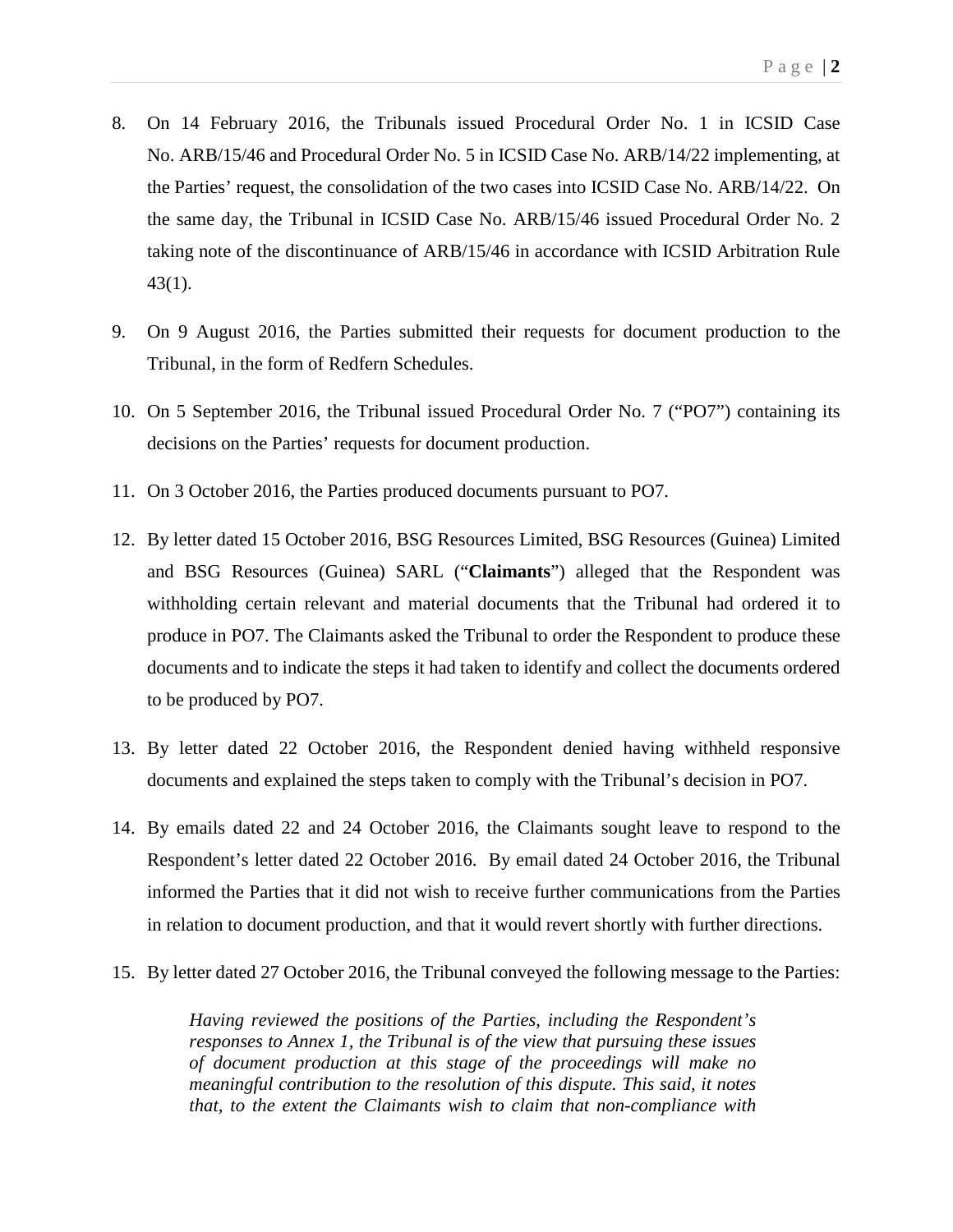*Procedural Order No. 7 entails legal consequences, such as for instance adverse inferences, they may do so in the further course of the arbitration, specifically in their further scheduled written submissions and at the hearing. In addition, the Tribunal reminds the Parties that they are under a continuing duty to produce responsive documents as and when they become available. All other requests are denied.*

- 16. On 4 November 2016, the Claimants proposed the disqualification of all three members of the Tribunal in accordance with Article 57 of the ICSID Convention and ICSID Arbitration Rule 9 ("**Proposal**"). On that date, the Centre informed the Parties that the proceeding had been suspended until the Proposal was decided, pursuant to ICSID Arbitration Rule 9(6). The Centre also established a procedural calendar for the Parties' submissions on the Proposal.
- 17. On 11 November 2016, the Respondent submitted its response to the Proposal.
- 18. By letter dated 15 November 2016, the three members of the Tribunal jointly furnished explanations as envisaged by ICSID Arbitration Rule 9(3).
- 19. By email dated 22 November 2016 and by letter dated 23 November 2016, the Respondent and the Claimants, respectively, submitted further observations.

## <span id="page-5-0"></span>**II. PARTIES' ARGUMENTS**

#### <span id="page-5-1"></span>**A. The Claimants' Proposal**

20. The Claimants' arguments in support of their proposal to disqualify the members of the Tribunal were set forth in their submissions of 4 November 2016 and 23 November 2016. These arguments are summarized below.

#### <span id="page-5-2"></span>**1) The Basis for Disqualification of the Tribunal Members**

#### **a. The Tribunal's Alleged Prejudgment of a Central Issue in the Arbitration**

21. The Claimants contend that the Tribunal prejudged a central issue in the arbitration, "*which raises reasonable doubts as to the impartiality of the members of the Tribunal and reveals an underlying bias against Claimants*."[1](#page-5-3)

 $\overline{a}$ 

<span id="page-5-3"></span><sup>1</sup> Proposal, ¶ 38.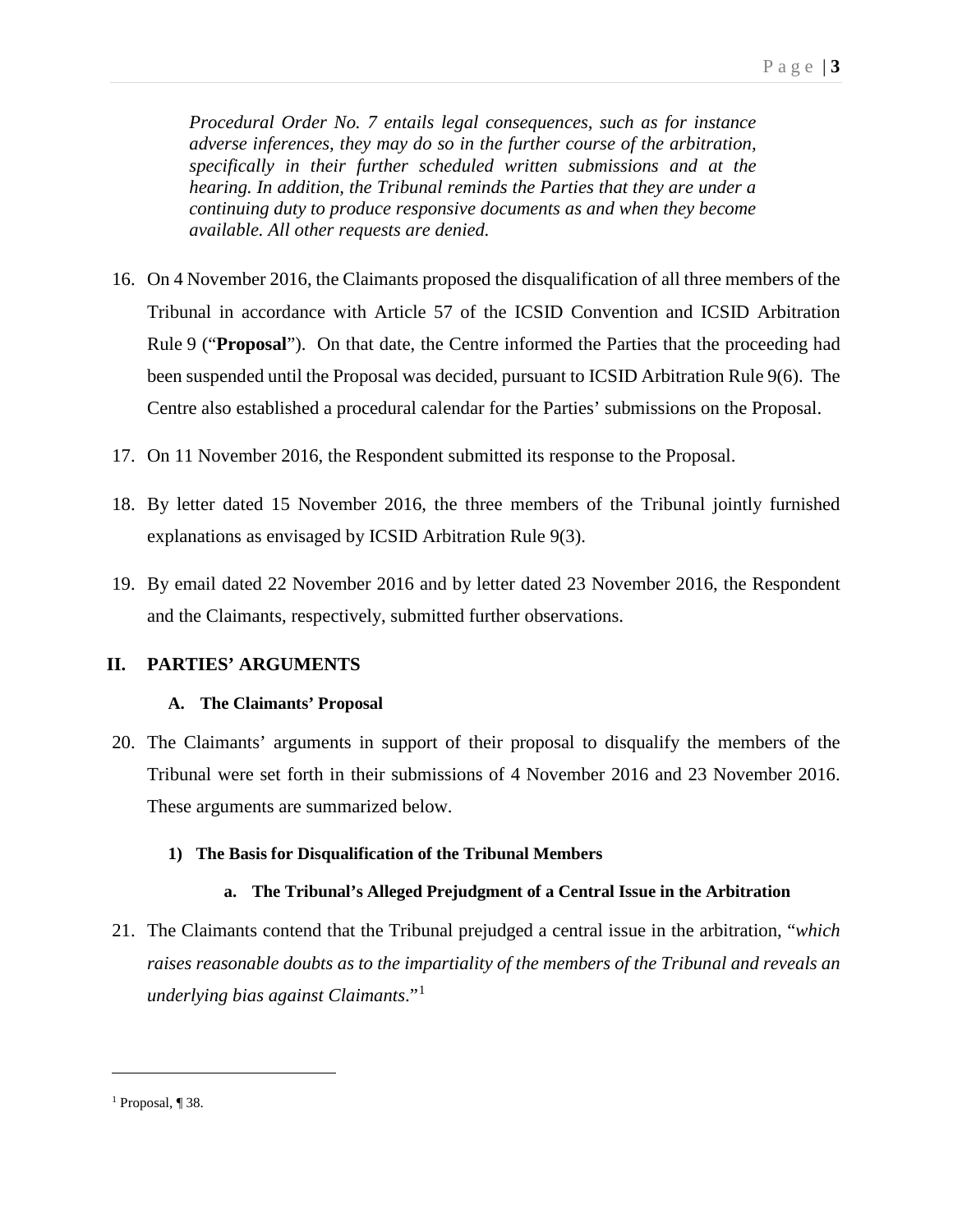- 22. The Claimants' contention relates to the Tribunal's decision on 27 October 2016 regarding the Claimants' requests for document production (the "**Decision**"). During the document production phase, the Claimants had sought from the Respondent "*the production of Emails and Deliberations in relation to the process and the reasoning for the award of the Mining Rights to Claimants*."[2](#page-6-0) According to the Claimants, these key documents related to the core issues in this case as they would assist in establishing whether the mining rights were procured by the Claimants in accordance with due process and based on arms-length negotiations.<sup>[3](#page-6-1)</sup>
- 23. The Claimants argue that in PO7 the Tribunal acknowledged that the Emails and Deliberations were relevant and material to the outcome of the case, yet it came to the opposite conclusion on 27 October 2016 when it found "*that pursuing these issues of document production at this stage of the proceedings will make no meaningful contribution to the resolution of this dispute*" and rejected the Claimants' request.<sup>[4](#page-6-2)</sup>
- 24. The Claimants consider that:

*By concluding that the production of the Emails and Deliberations (that until a few weeks ago were considered relevant and material) will no longer meaningfully contribute to the resolution of the dispute, the Tribunal has undoubtedly prejudged the fiercely contested issues in this arbitration.*[5](#page-6-3)

25. The Claimants maintain that the Tribunal's Decision on document production is flawed because it is based on Guinea's belated and incorrect argument that it lacked control over the requested documents and was unable to search for them.<sup>[6](#page-6-4)</sup> The Claimants further submit that there is reasonable doubt as to the Tribunal's impartiality because the Tribunal ignored Guinea's withholding of relevant and material documents without proper justification and because the Tribunal failed to review such documents.<sup>[7](#page-6-5)</sup> According to the Claimants, these

<span id="page-6-0"></span> $2$  Proposal, ¶ 35.

<span id="page-6-1"></span><sup>3</sup> Proposal, ¶ 35; see also Cl. Fur. Obs., ¶¶ 20-36.

<span id="page-6-2"></span><sup>4</sup> Proposal, ¶ 36.

<span id="page-6-3"></span><sup>5</sup> Proposal, ¶ 37.

<span id="page-6-4"></span><sup>6</sup> Proposal, ¶¶ 38-39; see also Cl. Fur. Obs., ¶¶ 37-51.

<span id="page-6-5"></span><sup>7</sup> Proposal, ¶¶ 40-41.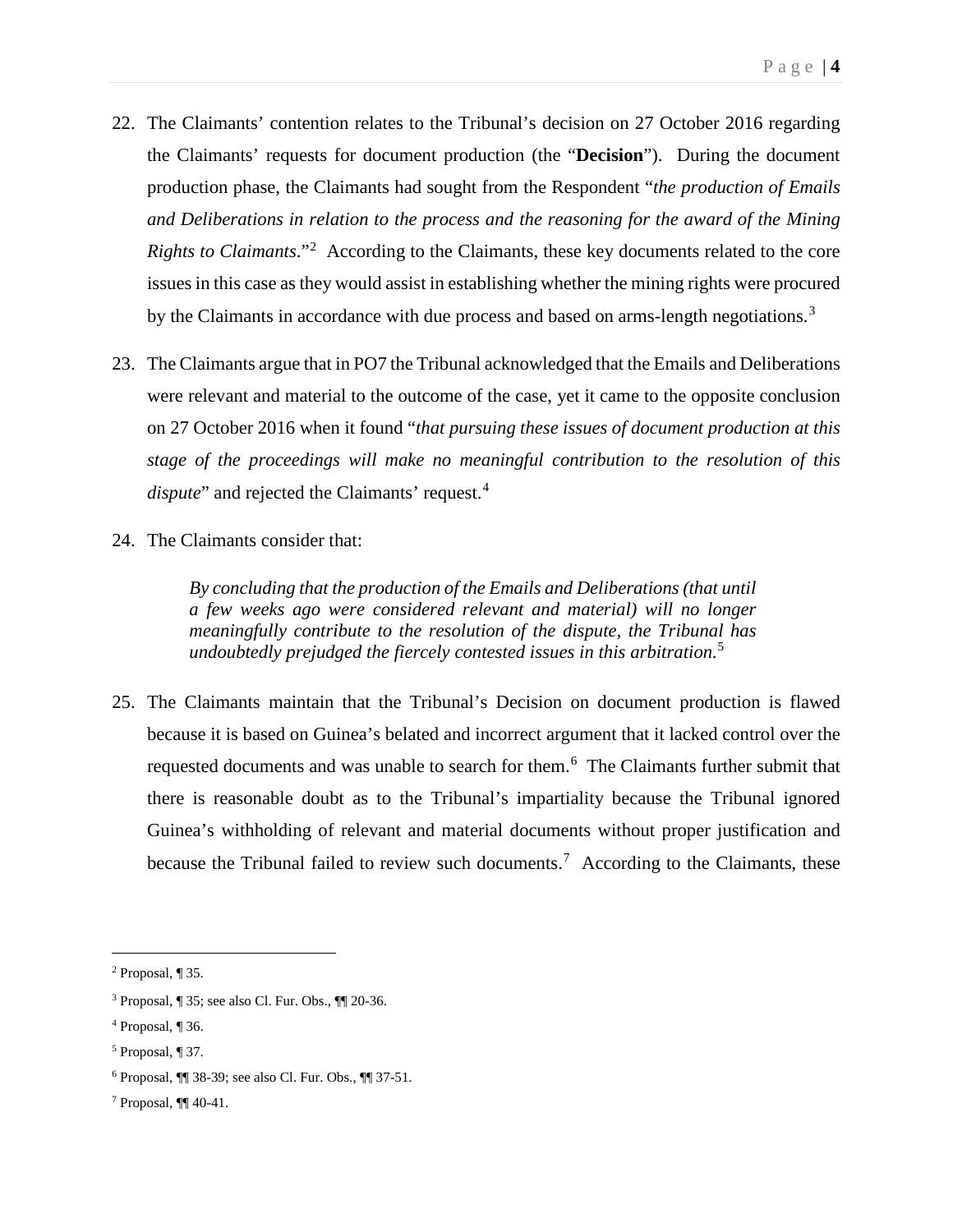concerns are amplified by the Tribunal's refusal to allow them to respond to Guinea's letter of 22 October 2016. [8](#page-7-0)

26. On the basis of the foregoing, the Claimants conclude that:

*A third person undertaking a reasonable evaluation of the Tribunal's extraordinary decision to allow Guinea to withhold possibly hundreds of Emails that are potentially relevant and material to the outcome of the case and the Tribunal's refusal to Claimants' request to reply to Guinea's defence, would conclude that the members of the Tribunal manifestly lack the impartiality required under the ICSID Convention.*[9](#page-7-1)

## **b. The Tribunal's Alleged Denial of Due Process and Violation of the Claimants' Rights**

- 27. In the Claimants' view, the production of documents is an essential part of international arbitration, and it plays a key role in ascertaining the truth.<sup>[10](#page-7-2)</sup> The Claimants argue that the documents requested will be crucial to meet their burden of proof and to demonstrate that the mining rights at issue were obtained in a lawful manner.<sup>[11](#page-7-3)</sup> According to the Claimants, the Tribunal's refusal to order the production of such documents is a denial of due process, which violates the Claimants' rights to present their case and be treated fairly.[12](#page-7-4) The Claimants add that "[t]*his denial of due process and violation of Claimants' most fundamental rights raises reasonable doubts as to the impartiality of the arbitrators and their underlying bias against Claimants.*"[13](#page-7-5)
- 28. The Claimants submit that the Tribunal's decision was not warranted by the procedural timetable of the case. [14](#page-7-6)

<span id="page-7-3"></span> $11$  Proposal, ¶ 47.

- <span id="page-7-5"></span> $13$  Proposal, ¶ 50.
- <span id="page-7-6"></span> $14$  Proposal, ¶ 51.

<span id="page-7-0"></span> <sup>8</sup> Proposal, ¶ 42; see also Cl. Fur. Obs., ¶¶ 78-80.

<span id="page-7-1"></span><sup>9</sup> Proposal, ¶ 43.

<span id="page-7-2"></span><sup>10</sup> Proposal, ¶¶ 44-47.

<span id="page-7-4"></span><sup>12</sup> Proposal, ¶¶ 48-49.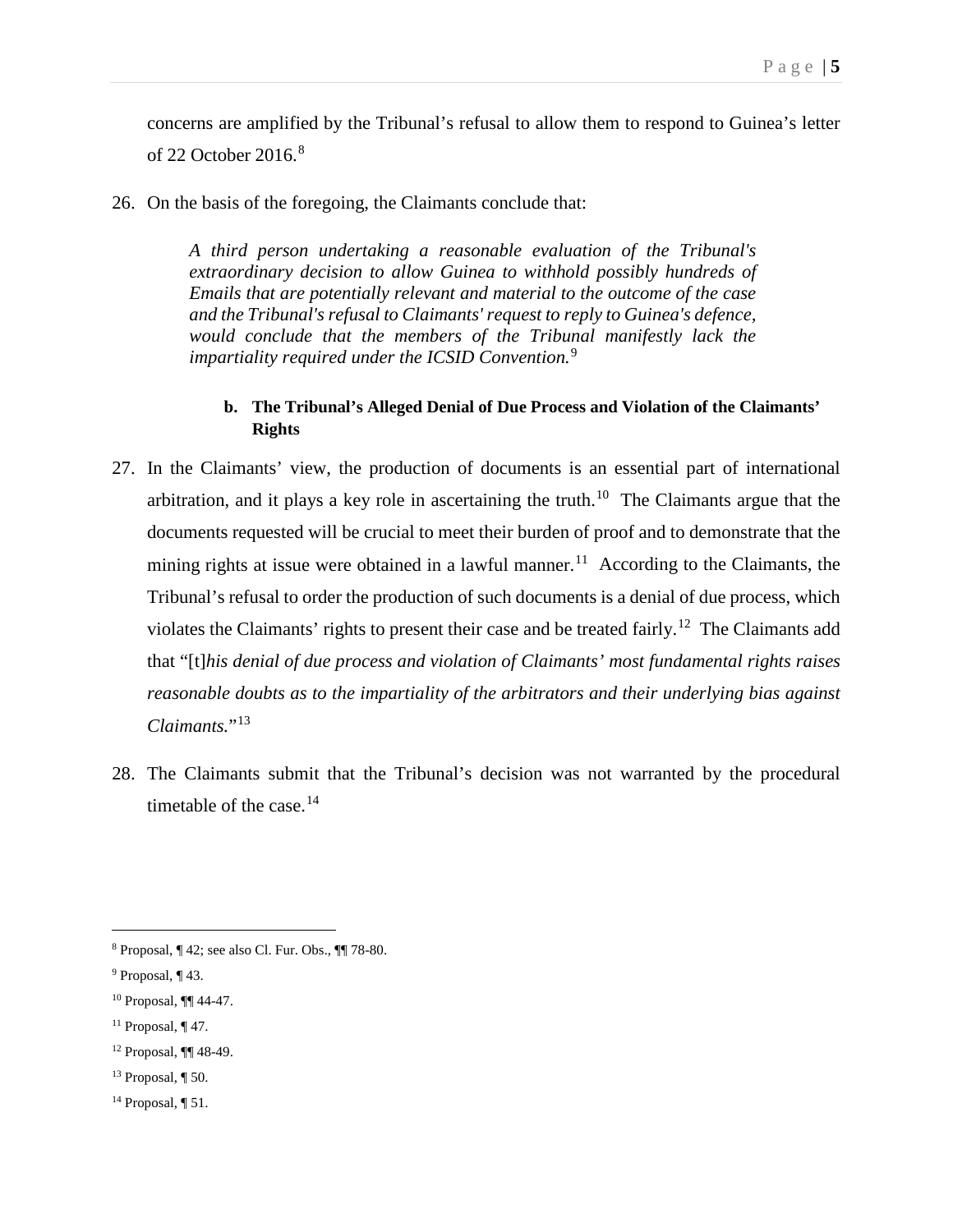- 29. The Claimants also argue that, contrary to the Tribunal's suggestion, the potential to request inferences adverse to the Respondent would not alleviate their concerns.[15](#page-8-0) The Claimants note that arbitral tribunals rarely draw adverse inferences and that adverse inferences are not an adequate substitute for the undisclosed evidence.<sup>[16](#page-8-1)</sup>
- 30. For the Claimants,

*a third person undertaking a reasonable evaluation of the Tribunal's extraordinary decisions to deprive Claimants of hundreds [sic] Emails, Deliberations and other documents that will assist them to establish their innocence, undermine Guinea's case and evidence and impeach Guinea's witnesses in cross-examination, would conclude that the members of the Tribunal manifestly lack the impartiality required under the ICSID Convention*. [17](#page-8-2)

#### **c. The Claimants' Further Observations on the Proposal**

- 31. The Claimants contend that factual developments occurring subsequent to the Tribunal's Decision reinforced the relevance of the documents not produced by the Respondent*.* [18](#page-8-3)
- 32. The Claimants also allege that the Tribunal had shown prior preferential treatment of Guinea in its decisions on prior applications made to the Tribunal in August and September  $2016$ .<sup>19</sup>
- 33. The Claimants finally submit that their Proposal is made in good faith and was not intended to delay the proceedings. $^{20}$  $^{20}$  $^{20}$

#### **d. The Claimants' Observations on the Respondent's Response**

34. *First,* the Claimants reject the Respondent's argument that the Tribunal has simply exercised its discretion to order additional document production. The Claimants state that they had not

<span id="page-8-0"></span> <sup>15</sup> Proposal, ¶ 52; see also Cl. Fur. Obs., ¶¶ 111-114.

<span id="page-8-1"></span><sup>16</sup> Proposal, ¶ 52; Cl. Fur. Obs., ¶ 112-113.

<span id="page-8-2"></span><sup>17</sup> Proposal, ¶ 53; see also Cl. Fur. Obs., ¶¶ 94-105.

<span id="page-8-3"></span><sup>18</sup> Cl. Fur. Obs., ¶¶ 85-88.

<span id="page-8-4"></span><sup>19</sup> Cl. Fur. Obs., ¶¶ 89-93.

<span id="page-8-5"></span><sup>20</sup> Cl. Fur. Obs., ¶¶ 137-152.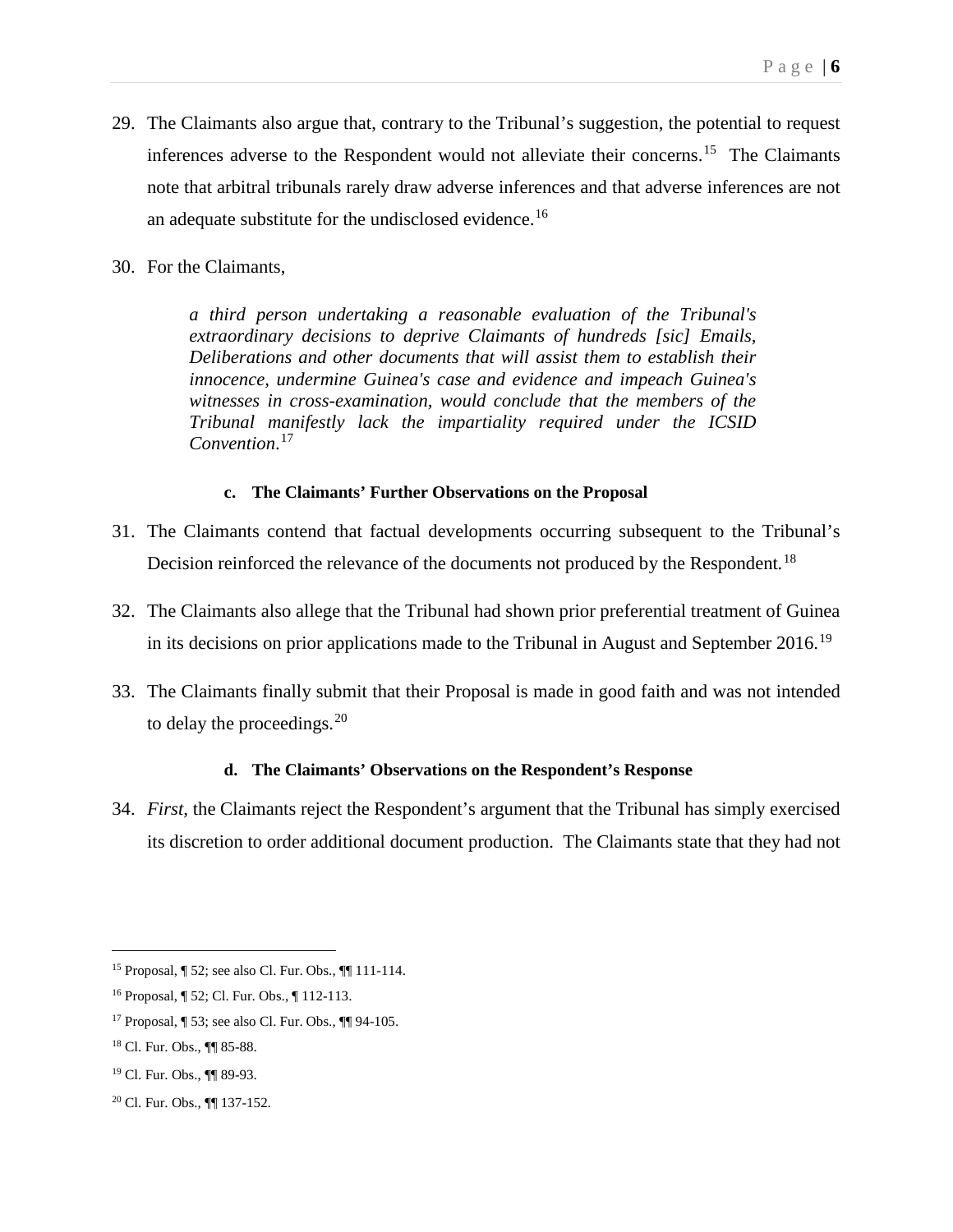sought new or additional documents, but they had merely requested clarification of the Respondent's document production obligations.<sup>[21](#page-9-0)</sup>

- 35. *Second,* the Claimants maintain that the Tribunal's reminder of the Parties' continuing production obligation, on which the Respondent relies, is meaningless because it is unclear how these contested documents will become available to the Respondent at a later stage.<sup>[22](#page-9-1)</sup>
- 36. *Third,* the Claimants reject the Respondent's argument that the Tribunal has not prejudged the merits of the dispute by denying production of the contested documents because the scope of the Tribunal's ruling is limited in time by the words "*at this stage.*"[23](#page-9-2) For the Claimants,

[*i*]*t is at this stage of the proceedings, during which Claimants could in normal circumstances incorporate the evidence obtained in the document production in its Reply Memorial and in its additional witness statement, that the requested documents could have contributed to the resolution of the dispute, not at a later stage when the Claimants have already filed their last memorial on the merits and last round of witness evidence*. [24](#page-9-3)

- 37. *Fourth,* the Claimants consider that, contrary to the Respondent's assertions, the Tribunal's document production decisions dated 5 September 2016 and 27 October 2016 are inconsistent. [25](#page-9-4) For the Claimants, the decision in PO7 imposed an obligation on the Respondent to produce the requested documents, and the Decision of 27 October 2016 effectively revoked that obligation by refusing to reconfirm the order made in PO7.<sup>[26](#page-9-5)</sup>
- 38. *Lastly,* the Claimants reject the Respondent's submission "*that a tribunal's refusal to order production cannot constitute a violation of a party's right to due process and to the right to set out its case because otherwise a party would have an absolute right to document*

<span id="page-9-0"></span> <sup>21</sup> Cl. Fur. Obs., ¶¶ 107-108.

<span id="page-9-1"></span><sup>22</sup> Cl. Fur. Obs., ¶¶ 115-116.

<span id="page-9-2"></span><sup>23</sup> Cl. Fur. Obs., ¶¶ 117-125.

<span id="page-9-3"></span><sup>24</sup> Cl. Fur. Obs., ¶ 120.

<span id="page-9-4"></span><sup>25</sup> Cl. Fur. Obs., ¶¶ 126-129.

<span id="page-9-5"></span><sup>26</sup> Cl. Fur. Obs., ¶ 127.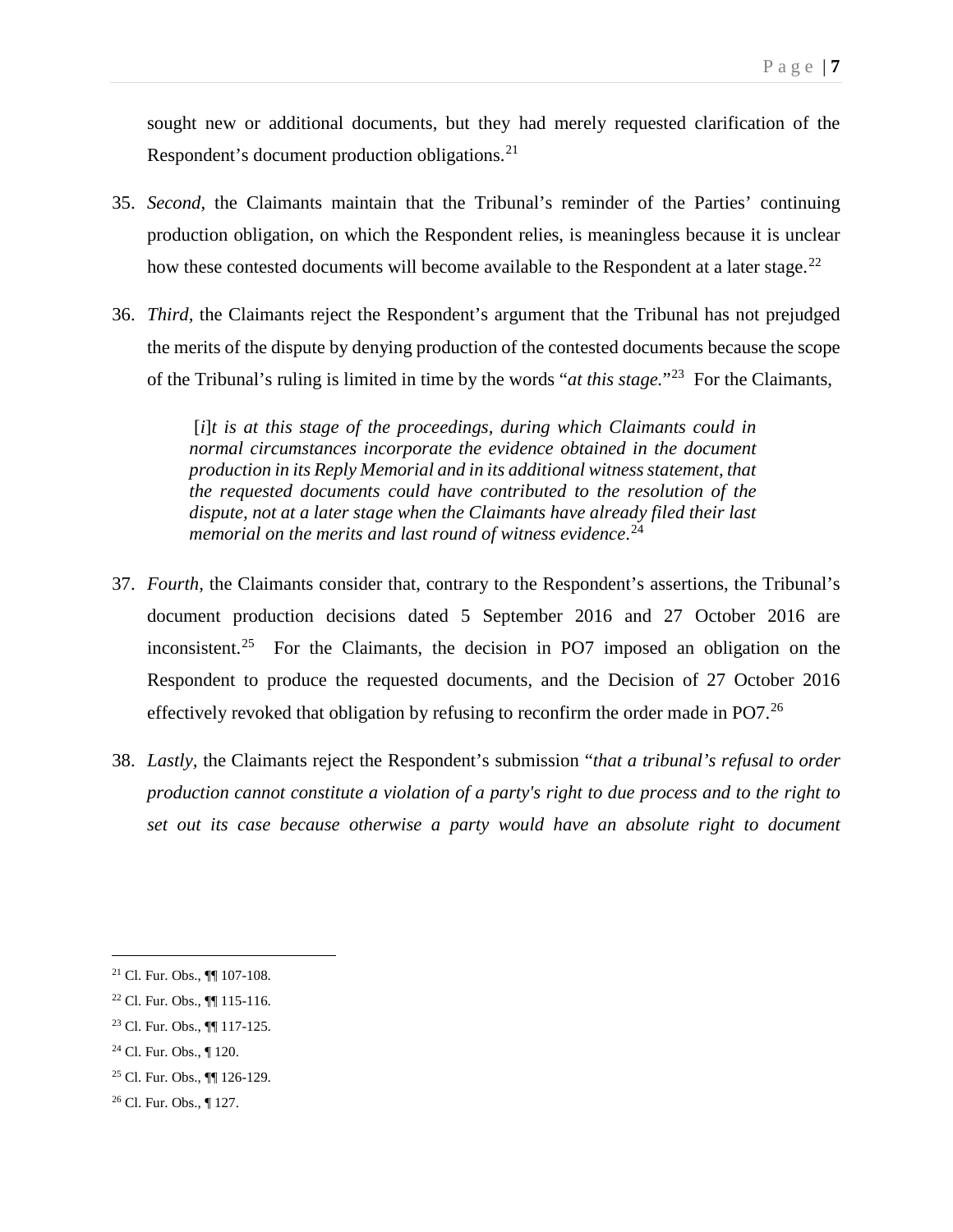*production*."[27](#page-10-1) For the Claimants, a party is treated unfairly and there is no due process if that party is denied the production of important documents or other evidence.<sup>[28](#page-10-2)</sup>

#### **2) The Applicable Legal Standard**

- <span id="page-10-0"></span>39. The Claimants submit that: (a) the requirement in Article 14 of the ICSID Convention that an arbitrator must be "*a person who may be relied upon to exercise independent judgment*" requires arbitrators to be both impartial and independent; (b) impartiality refers to the absence of bias or predisposition toward a party, and independence is marked by the absence of external control;<sup>[29](#page-10-3)</sup> (c) actual proof of bias or dependence is not required, and appearance is sufficient;<sup>[30](#page-10-4)</sup> (d) the applicable legal standard is an objective standard based on a reasonable evaluation of the evidence by a third party;<sup>[31](#page-10-5)</sup> and (e) the term "manifest" in Article 57 of the ICSID Convention means "obvious" or "evident" and relates to the ease with which the lack of the required quality can be perceived.<sup>[32](#page-10-6)</sup>
- 40. The Claimants further submit that "*the legal standard that applies to the disqualification of arbitrators in ICSID proceedings* […] *is whether a reasonable third party, with knowledge of all the facts, would consider that there were reasonable grounds for doubting that the arbitrator possessed the required qualities of impartiality and or independence*."[33](#page-10-7)
- 41. The Claimants conclude that a third party observer would find that the Tribunal treated them unfairly and that:

*[…] due process was violated, that Claimants have been deprived of the right to fully set out their case and defend Guinea's case and that they have been treated unfairly by the Tribunal. He would conclude that the facts manifestly evidence an appearance of a lack of impartiality and prejudgment with* 

- <span id="page-10-3"></span><sup>29</sup> Proposal, ¶ 29.
- <span id="page-10-4"></span><sup>30</sup> Proposal, ¶ 30.
- <span id="page-10-5"></span> $31$  Proposal, ¶ 31.

<span id="page-10-1"></span> <sup>27</sup> Cl. Fur. Obs., ¶ 130.

<span id="page-10-2"></span><sup>28</sup> Cl. Fur. Obs., ¶ 136.

<span id="page-10-6"></span> $32$  Proposal, ¶ 32.

<span id="page-10-7"></span><sup>33</sup> Cl. Fur. Obs., ¶ 5.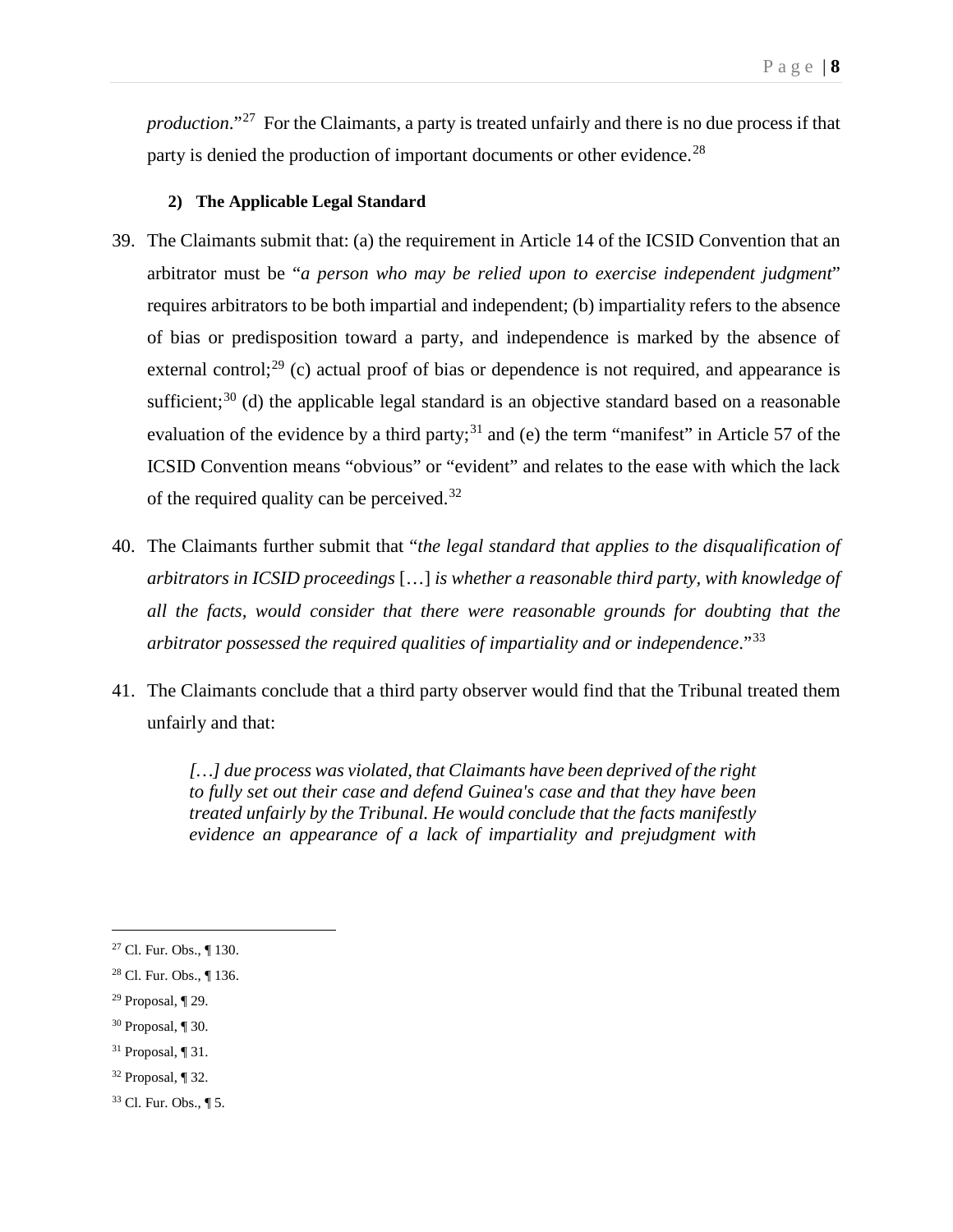*respect to Claimants. The disqualification proposal must therefore be upheld.*[34](#page-11-2)

#### **B. The Respondent's Reply**

<span id="page-11-0"></span>42. The Respondent's arguments opposing the Claimants' Proposal to disqualify the members of the Tribunal were set forth in its submission of 11 November  $2016$ <sup>35</sup> These arguments are summarized below.

#### **1) The Lack of Merits of the Proposal to Disqualify**

- <span id="page-11-1"></span>43. *First,* the Respondent contends that the Tribunal respected the rules applicable to document production and fulfilled its duties in that respect.<sup>[36](#page-11-4)</sup> The Respondent adds that arbitral tribunals have discretion to order document production, which includes the power to draw adverse inferences.[37](#page-11-5) The Respondent also emphasizes that the Tribunal has reminded the parties of their continuing duty to produce responsive documents as and when they become available.<sup>[38](#page-11-6)</sup>
- 44. *Second,* the Respondent submits that the Tribunal has not prejudged the merits of the dispute.<sup>39</sup> According to the Respondent, the Tribunal did not conclude that the production of the requested documents would not contribute to the resolution of the dispute.<sup>40</sup> Rather, the Tribunal found supplementary production was unnecessary at this stage of the proceedings.<sup>[41](#page-11-9)</sup>

<span id="page-11-2"></span> <sup>34</sup> Cl. Fur. Obs., ¶¶ 104-105.

<span id="page-11-3"></span><sup>&</sup>lt;sup>35</sup> As mentioned in ¶ 18 above, the Respondent submitted further observations by email dated 22 November 2016, which read (translated from the French):

<sup>&</sup>quot;*The Republic of Guinea took note of the letter dated 15 November 2016 from Professor Gabrielle Kaufmann-Kohler, Professor Albert Jan van den Berg and Professor Pierre Mayer, who confirm having acted in accordance with the fundamental principles of procedure, impartially and independently.*

*The statement from the Tribunal members confirms that the decision challenged by the BSGR companies occurred in the course of the normal conduct of an arbitration proceeding. This decision is therefore not susceptible of justifying their disqualification.*

*Subject to this further observation, the Republic of Guinea continues to rely on its submission dated 11 November 2016*."

<span id="page-11-4"></span><sup>36</sup> Respondent's Observations dated 11 November 2016, ¶¶ 37-45.

<span id="page-11-5"></span><sup>37</sup> Respondent's Observations dated 11 November 2016, ¶¶ 38-43.

<span id="page-11-6"></span><sup>38</sup> Respondent's Observations dated 11 November 2016, ¶ 44.

<span id="page-11-7"></span><sup>39</sup> Respondent's Observations dated 11 November 2016, ¶¶ 46-59.

<span id="page-11-8"></span><sup>40</sup> Respondent's Observations dated 11 November 2016, ¶ 48.

<span id="page-11-9"></span><sup>41</sup> Respondent's Observations dated 11 November 2016, ¶ 48.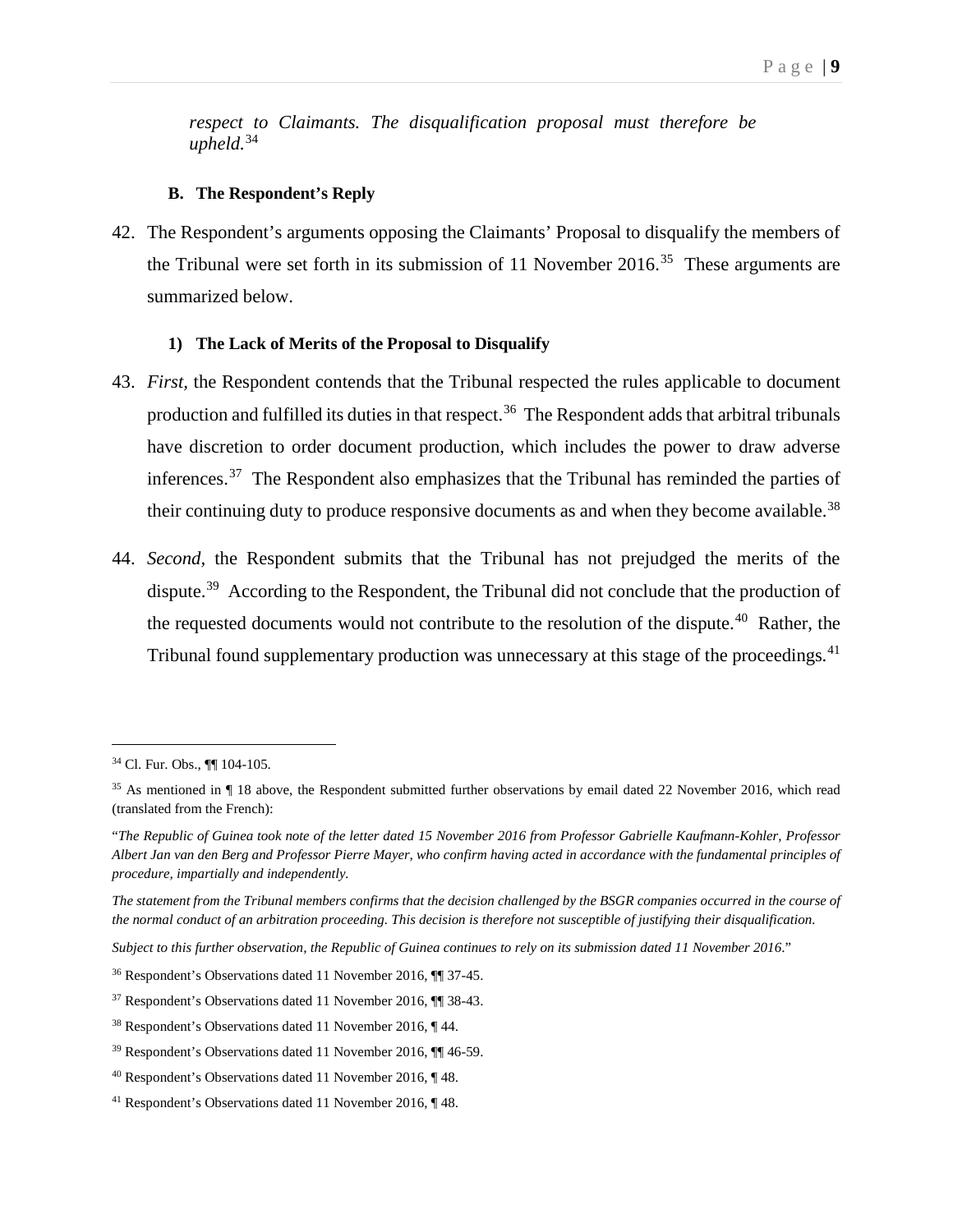The Respondent also argues that the documents requested by the Claimants would not support the Claimants' case, hence the Tribunal's decision could not prejudice the Claimants.<sup>[42](#page-12-0)</sup>

- 45. *Third,* the Respondent submits that the Tribunal's decisions of 5 September 2016 and 27 October 2016 are not inconsistent, since the first decision concerned the production of documents and the second decision related to additional measures sought by the Claimants in relation to document production.<sup>[43](#page-12-1)</sup>
- 46. *Fourth,* the Respondent argues that the Proposal is based on a misleading description of the Tribunal's decision of 27 October 2016. For the Respondent, the Tribunal did not decide, as the Claimants contend, that the requested documents "*will no longer meaningfully contribute to the resolution of the dispute.*"<sup>[44](#page-12-2)</sup> Rather, the Respondent submits, the Tribunal ruled that "*pursuing these issues of document production at this stage of the proceedings will make no meaningful contribution to the resolution of this dispute*."<sup>[45](#page-12-3)</sup> The Respondent therefore contends that the Tribunal reserved the possibility of amending its decision later in the proceeding if the requested measures become relevant. [46](#page-12-4)
- 47. *Fifth,* the Respondent considers that the Tribunal respected the Claimants' due process rights.<sup>47</sup> According to the Respondent, the Tribunal has discretion to decide on document production requests and therefore has not impaired the Claimants' ability to present their case by exercising such power.<sup>48</sup> To the contrary, the Respondent submits that the potential to request the Tribunal to draw adverse inferences based on an allegedly defective document production protects the Claimants' due process rights.<sup>[49](#page-12-7)</sup>

<span id="page-12-0"></span> <sup>42</sup> Respondent's Observations dated 11 November 2016, ¶¶ 52-59.

<span id="page-12-1"></span><sup>43</sup> Respondent's Observations dated 11 November 2016, ¶ 62-64.

<span id="page-12-2"></span><sup>44</sup> Respondent's Observations dated 11 November 2016, ¶ 65.

<span id="page-12-3"></span><sup>45</sup> Respondent's Observations dated 11 November 2016, ¶ 66, citing the Tribunal's decision of 27 October 2016.

<span id="page-12-4"></span><sup>46</sup> Respondent's Observations dated 11 November 2016, ¶ 67.

<span id="page-12-5"></span><sup>47</sup> Respondent's Observations dated 11 November 2016, ¶¶ 69-76.

<span id="page-12-6"></span><sup>48</sup> Respondent's Observations dated 11 November 2016, ¶¶ 70-73.

<span id="page-12-7"></span><sup>49</sup> Respondent's Observations dated 11 November 2016, ¶¶ 75-76.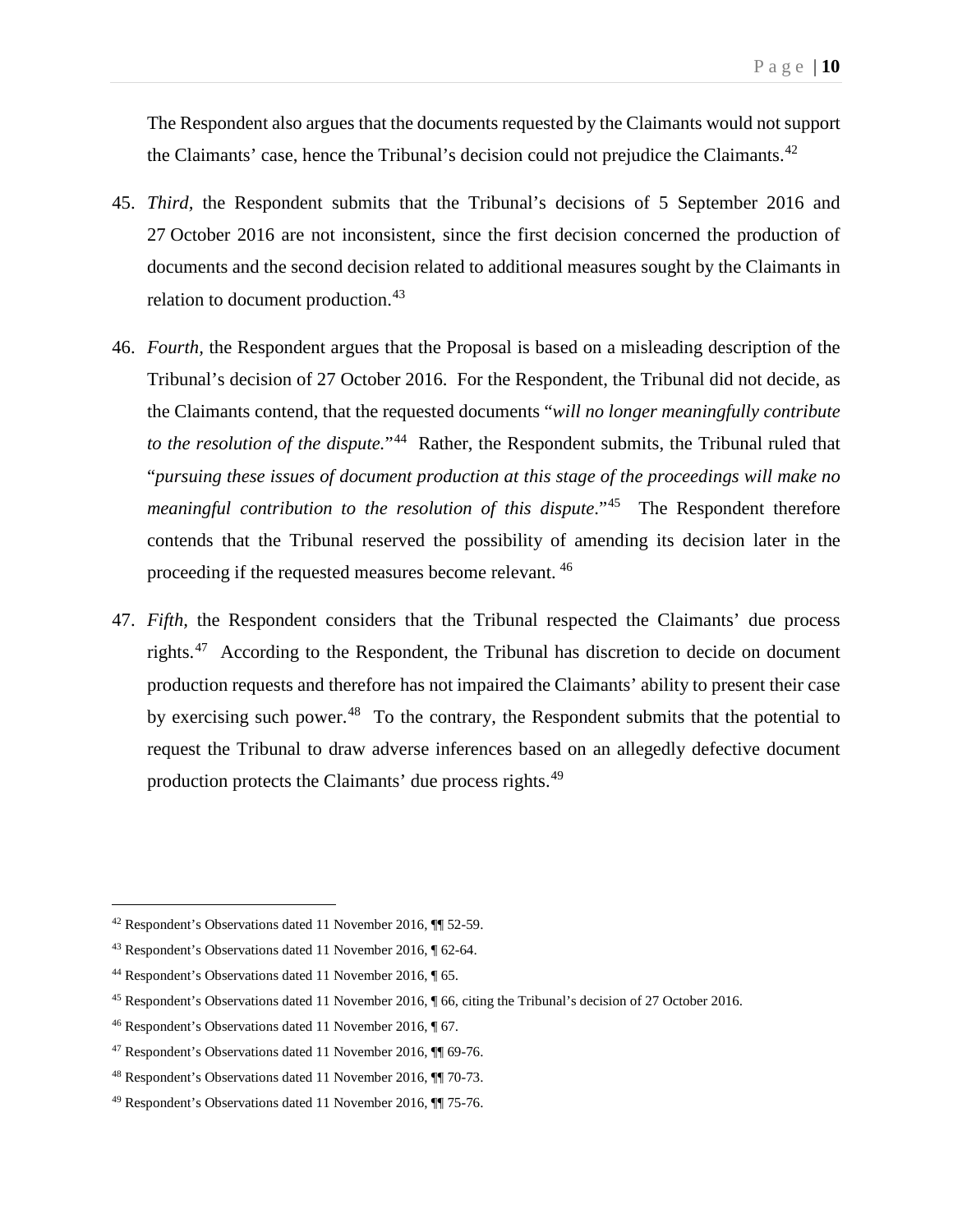48. *Sixth,* the Respondent submits that the Tribunal has not breached the Claimants' right to equitable treatment by rejecting their requests for document production.<sup>[50](#page-13-2)</sup>

## **2) The Applicable Legal Standard**

- <span id="page-13-0"></span>49. The Respondent submits that Article 57 of the ICSID Convention requires the challenging party to bear the burden of proving that the lack of impartiality is "manifest."<sup>[51](#page-13-3)</sup> For the Respondent, this burden of proof is high as it is insufficient to establish an apparent lack of impartiality; the lack of impartiality must be established by objective evidence which would convince a reasonable observer and would not require an extensive analysis of the facts. The Respondent further submits that the decisions relied on by the Claimants affirm the high burden of proof on a disqualification.<sup>[52](#page-13-4)</sup>
- 50. The Respondent contends that the facts relied on by the Claimants do not raise any objective doubts as to the impartiality of the arbitrators, and only reflect a party's disagreement with a procedural decision.<sup>[53](#page-13-5)</sup>

## **C. Arbitrators' Explanations**

<span id="page-13-1"></span>51. By letter dated 15 November 2016, arbitrators Kaufmann-Kohler, van den Berg and Mayer provided a joint statement, which reads:

## *Dear Secretary of the Tribunal,*

*We refer to the Claimants' proposal of 4 November 2016 for the disqualification of all members of this Arbitral Tribunal and to the Respondent's response of 11 November 2016.*

*We will not comment on the Parties' submissions. We confirm that we consider that we have conducted, and we further intend to conduct, these proceedings in compliance with fundamental principles of procedure, in particular with the principles of due process and impartiality and independence.*

<span id="page-13-2"></span> <sup>50</sup> Respondent's Observations dated 11 November 2016, ¶¶ 77-80.

<span id="page-13-3"></span><sup>51</sup> Respondent's Observations dated 11 November 2016, ¶ 26.

<span id="page-13-4"></span><sup>52</sup> Respondent's Observations dated 11 November 2016, ¶¶ 27-34.

<span id="page-13-5"></span><sup>53</sup> Respondent's Observations dated 11 November 2016, ¶ 35.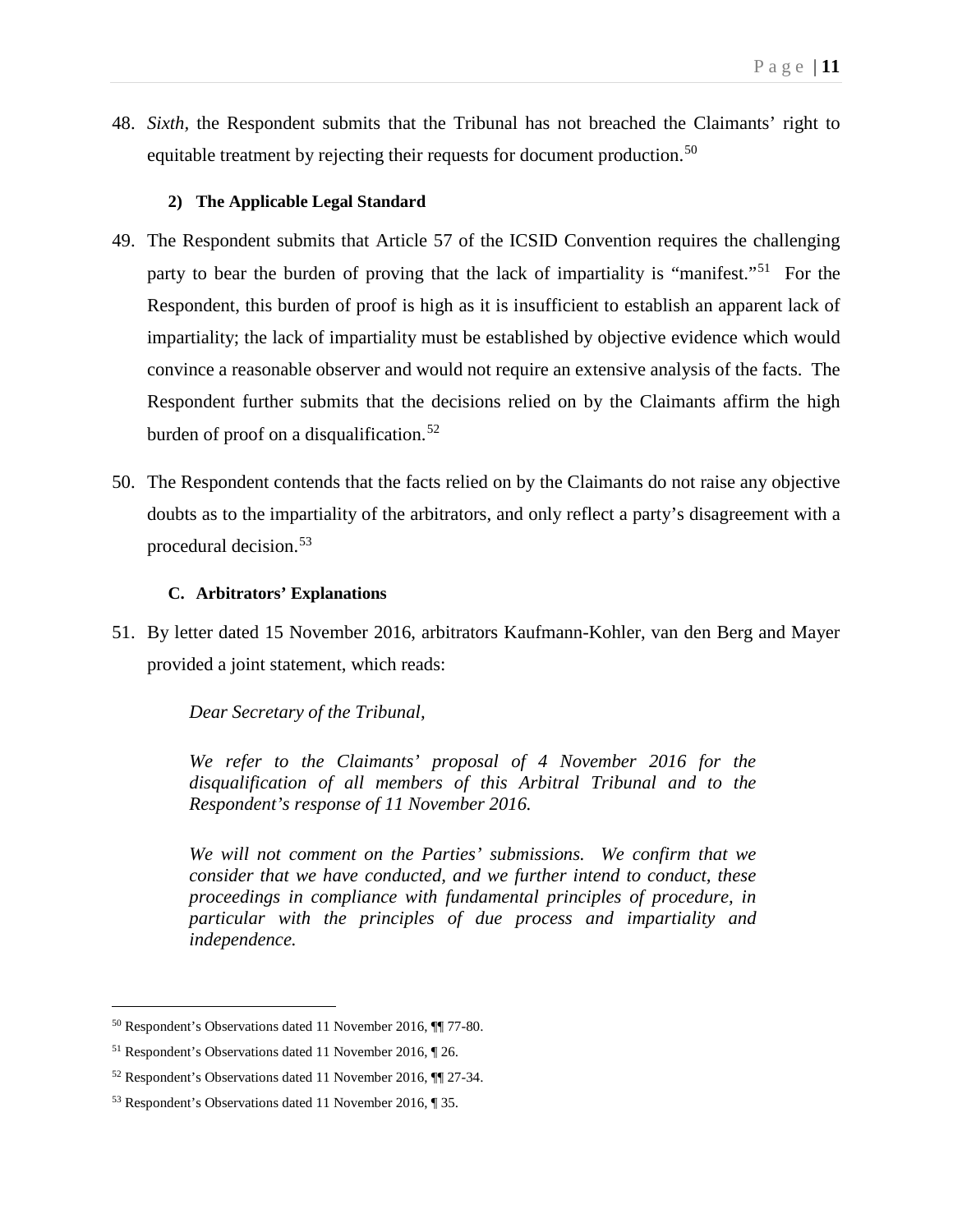*Sincerely yours,*

*Albert Jan van den Berg*

*Pierre Mayer*

*Gabrielle Kaufmann-Kohler*[54](#page-14-2)

#### <span id="page-14-1"></span><span id="page-14-0"></span>**III. DECISION BY THE CHAIRMAN**

#### **A. The Applicable Legal Standard**

52. Article 57 of the ICSID Convention allows a party to propose the disqualification of any member of a tribunal. It reads as follows:

> *A party may propose to a Commission or Tribunal the disqualification of any of its members on account of any fact indicating a manifest lack of the qualities required by paragraph (1) of Article 14. A party to arbitration proceedings may, in addition, propose the disqualification of an arbitrator on the ground that he was ineligible for appointment to the Tribunal under Section 2 of Chapter IV.*

- 53. The disqualification proposed in this case alleges that all members of the Tribunal manifestly lack the qualities required by Article 14(1) of the ICSID Convention. Accordingly, it is unnecessary to address disqualification "*on the ground that [an arbitrator] was ineligible for appointment to the Tribunal under Section 2 of Chapter IV.*"
- 54. A number of decisions have concluded that the word "manifest" in Article 57 of the ICSID Convention means "evident" or "obvious,"[55](#page-14-3) and that it relates to the ease with which the

<span id="page-14-2"></span> <sup>54</sup> Tribunal's letter dated 15 November 2016.

<span id="page-14-3"></span><sup>55</sup> See *Suez, Sociedad General de Aguas de Barcelona SA. v. Argentine Republic* (ICSID Cases Nos. ARB/03/17 and ARB/03/19), Decision on the Proposal for the Disqualification of a Member of the Arbitral Tribunal (October 22, 2007) ("*Suez*"), ¶ 34; *Alpha Projektholding GmbH v. Ukraine* (ICSID Case No. ARB/07/ 16), Decision on Respondent's Proposal to Disqualify Arbitrator Dr. Yoram Turbowicz, (March 19, 2010) ("*Alpha*"), ¶ 37; *Universal Compression International Holdings, S.L.U v. Bolivarian Republic of Venezuela* (ICSID Case No. ARB/10/9), Decision on the Proposal to Disqualify Prof. Brigitte Stern and Prof. Guido Santiago Tawil, Arbitrators (May 20, 2011), ("*Universal*"), ¶ 71; *Saint-Gobain Performance Plastics Europe v. Bolivarian Republic of Venezuela* (ICSID Case No. ARB/12/ 13), Decision on Claimant's Proposal to Disqualify Mr. Gabriel Bottini from the Tribunal under Article 57 of the ICSID Convention (February 27, 2013) ("*Saint-Gobain*"), ¶ 59; *Blue Bank International & Trust (Barbados) Ltd. v. Bolivarian Republic of Venezuela* (ICSID Case No. ARB/12/20), Decision on the Parties' Proposals to Disqualify a Majority of the Tribunal (November 12, 2013) ("*Blue Bank*"), ¶ 47; *Burlington Resources Inc. v. Republic of Ecuador* (ICSID Case No. ARB/08/5), Decision on the Proposal for Disqualification of Professor Francisco Orrego Vicuña (December 13, 2013) ("*Burlington*"), ¶ 68; *Abaclat and others v. Argentine Republic* (ICSID Case No. ARB/07/5), Decision on the Proposal to Disqualify a Majority of the Tribunal (February 04, 2014) ("*Abaclat*"), ¶ 71; *Repsol, S.A. and Repsol Butano, S.A. v. Argentine Republic* (ICSID Case No. ARB/12/38), Decision on the Proposal for Disqualification of Arbitrators Francisco Orrego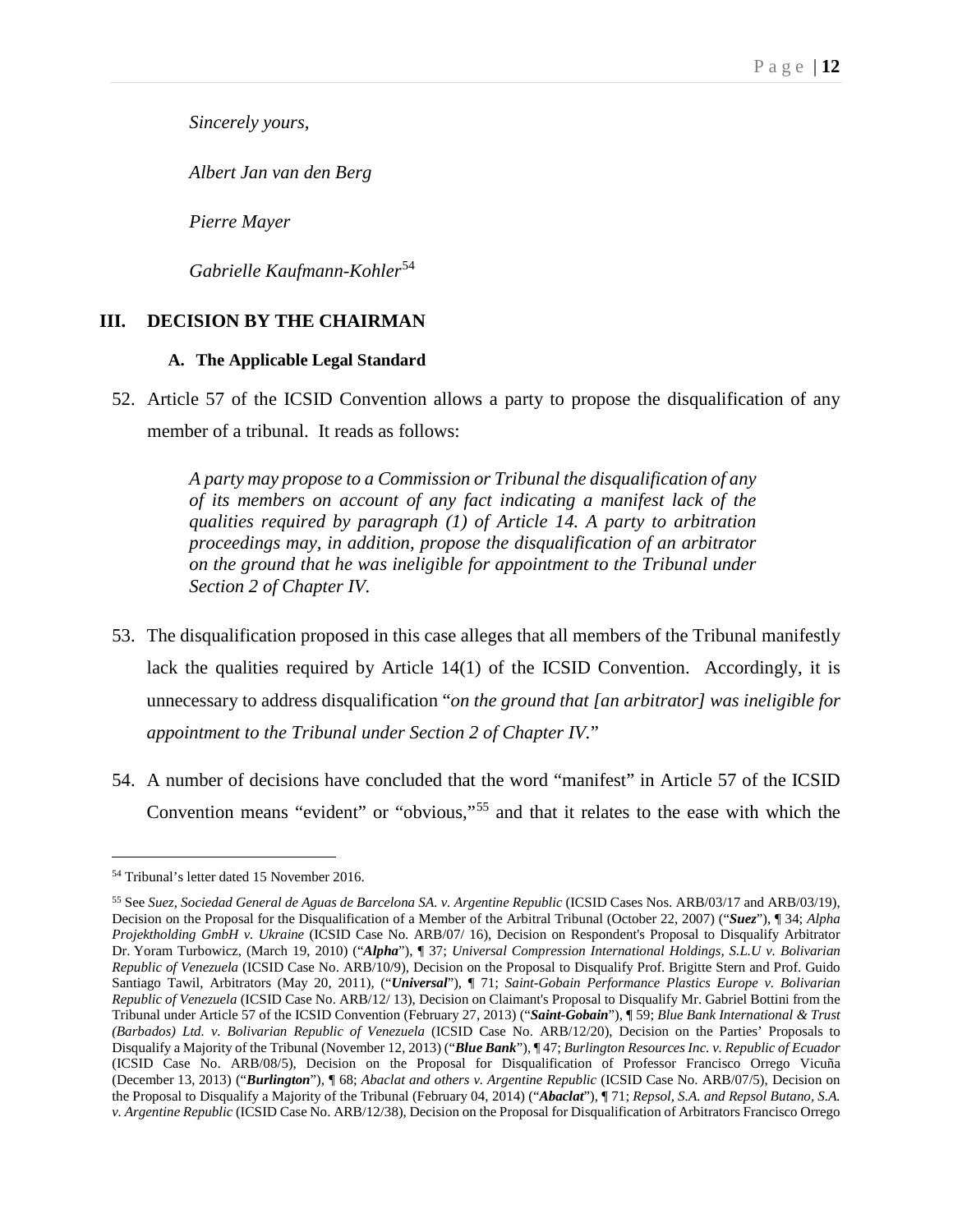alleged lack of the required qualities can be perceived.<sup>[56](#page-15-0)</sup>

55. Article 14(1) of the ICSID Convention provides:

*Persons designated to serve on the Panels shall be persons of high moral character and recognized competence in the fields of law, commerce, industry or finance, who may be relied upon to exercise independent judgment. Competence in the field of law shall be of particular importance in the case of persons on the Panel of Arbitrators.*

- 56. While the English version of Article 14 of the ICSID Convention refers to "*independent judgment*," and the French version to "*toute garantie d'indépendance dans l'exercice de leurs fonctions,*" the Spanish version requires "*imparcialidad de juicio*" (impartiality of judgment). Given that all three versions are equally authentic, it is accepted that arbitrators must be both impartial and independent.<sup>[57](#page-15-1)</sup>
- 57. Impartiality refers to the absence of bias or predisposition towards a party. Independence is characterized by the absence of external control.[58](#page-15-2) Independence and impartiality both "*protect parties against arbitrators being influenced by factors other than those related to the merits of the case*."<sup>[59](#page-15-3)</sup> Articles 57 and 14(1) of the ICSID Convention do not require proof of actual dependence or bias; rather it is sufficient to establish the appearance of dependence or bias.<sup>60</sup>

 $\overline{a}$ 

Vicuña and Claus von Wobeser (December 13, 2013) ("*Repsol*"), ¶ 73; *ConocoPhillips Petrozuata B.V., ConocoPhillips Hamaca B.V. and ConocoPhillips Gulf of Paria B.V. v. Bolivarian Republic of Venezuela* (ICSID Case No. ARB/07/30) Decision on the Proposal to Disqualify a Majority of the Tribunal (May 05, 2014) ("*Conoco*"), ¶ 47; *ConocoPhillips Petrozuata B.V., ConocoPhillips Hamaca B.V. and ConocoPhillips Gulf of Paria B.V. v. Bolivarian Republic of Venezuela* (ICSID Case No. ARB/07/30) Decision on the Proposal to Disqualify a Majority of the Tribunal (July 1, 2015) ("*Conoco et al.*"), ¶ 82.

<span id="page-15-0"></span><sup>56</sup> C. Schreuer, The ICSID Convention, Second Edition (2009), page 1202 ¶¶134-154.

<span id="page-15-1"></span><sup>57</sup> *Suez,* ¶ 28*; OPIC Karimum Corporation v. Bolivarian Republic of Venezuela* (ICSID Case No. ARB/10/ 14), Decision on the Proposal to Disqualify Professor Philippe Sands, Arbitrator (May 5, 2011), ¶ 44; *Getma International and others v. Republic of Guinea* (ICSID Case No. ARB/11 /29), Decision on the Proposal for Disqualification of Arbitrator Bernardo M. Cremades (June 28, 2012) ("*Getma*"), ¶ 59; *ConocoPhillips Company et al. v. Bolivarian Republic of Venezuela* (ICSID Case No. ARB/07/30), Decision on the Proposal to Disqualify L. Yves Fortier, Q.C., Arbitrator (February 27, 2012) ("*ConocoPhillips*"), ¶ 54; *Alpha*, ¶ 36; *Tidewater Inc. et al. v. Bolivarian Republic of Venezuela* (ICSID Case No. ARB/ 10/5), Decision on Claimant's Proposal to Disqualify Professor Brigitte Stern, Arbitrator (December 23, 2010) ("*Tidewater*"), ¶ 37; *Saint-Gobain*, ¶ 55; *Burlington*, ¶ 65; *Abaclat,* ¶ 74; *Repsol,* ¶ 70; *Conoco,* ¶ 50; *Conoco et al.*, ¶ 80.

<span id="page-15-2"></span><sup>58</sup> *Suez*, ¶ 29; *ConocoPhillips*, ¶ 54; *Burlington,* ¶ 66; *Abaclat,* ¶ 75; *Conoco,* ¶ 51; *Conoco et al.*, ¶ 81 .

<span id="page-15-3"></span><sup>59</sup> *ConocoPhillips*, ¶ 55; *Universal*, ¶ 70; *Urbaser S.A. and others v. Argentine Republic,* Decision on Claimants' Proposal to Disqualify Professor Campbell McLachlan*,* Arbitrator, ARB/07/26, August 12, 2010 ("*Urbaser*"), ¶ 43; *Burlington,* ¶ 66; *Abaclat,*  ¶ 75; *Conoco,* ¶ 51; *Conoco et al.*, ¶ 81.

<span id="page-15-4"></span><sup>60</sup> *Urbaser*, ¶ 43, *Blue Bank*, ¶ 59; *Burlington,* ¶ 66; *Abaclat,* ¶ 76; *Conoco*, ¶ 52; *Conoco et al.*, ¶ 83.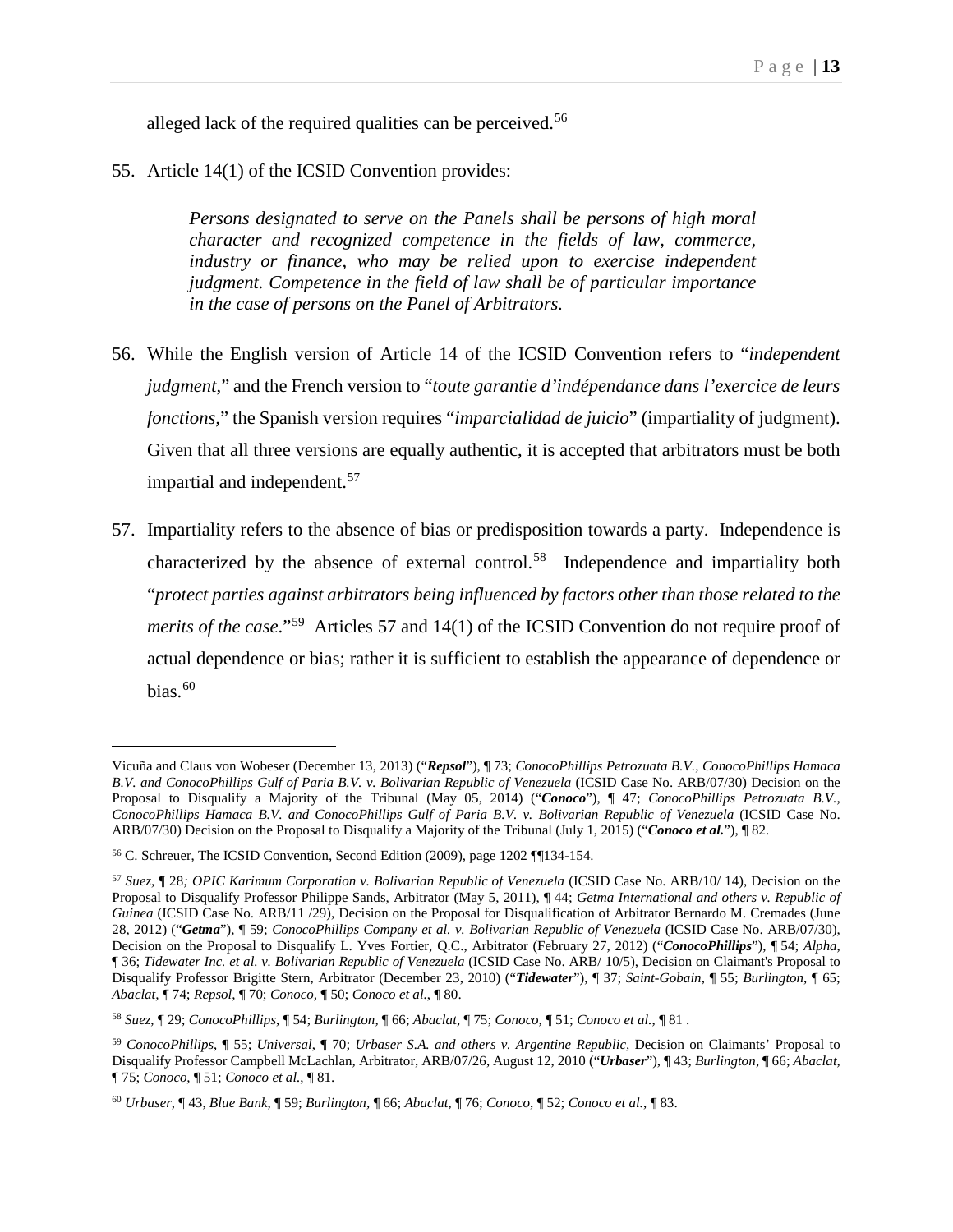58. The legal standard applied to a proposal to disqualify an arbitrator is an "*objective standard based on a reasonable evaluation of the evidence by a third party*."[61](#page-16-2) As a consequence, the subjective belief of the party requesting the disqualification is not enough to satisfy the requirements of the Convention.<sup>[62](#page-16-3)</sup>

## **B. Timeliness**

<span id="page-16-0"></span>59. Arbitration Rule 9(1) reads as follows:

*A party proposing the disqualification of an arbitrator pursuant to Article 57 of the Convention shall promptly, and in any event before the proceeding is declared closed, file its proposal with the Secretary-General, stating its reasons therefor.*

- 60. The ICSID Convention and Rules do not specify a number of days within which a proposal for disqualification must be filed. Accordingly, the timeliness of a proposal must be determined on a case by case basis.<sup>[63](#page-16-4)</sup> Previous tribunals have found that a proposal was timely when filed within 10 days of learning the underlying facts, <sup>[64](#page-16-5)</sup> but untimely when filed after 53 days.<sup>[65](#page-16-6)</sup>
- 61. The Respondent has not contended that the Proposal was untimely.
- 62. The Proposal in this case was filed 7 days after the Tribunal's ruling which gave rise to the Proposal. Accordingly, the Proposal was filed promptly for the purposes of Arbitration Rule 9(1).

#### **C. Merits**

<span id="page-16-1"></span>63. As recalled above, each Party had an opportunity to submit comments on the relevant document production issues, first in their Redfern Schedules submitted on 9 August 2016 and

<span id="page-16-2"></span> <sup>61</sup> *Suez,* ¶¶ 39-40; *Abaclat,* ¶ 77; *Burlington,* ¶ 67; *Conoco*, ¶ 53; *Conoco et al.*, ¶ 84.

<span id="page-16-3"></span><sup>62</sup> *Burlington*,¶ 67; *Abaclat*, ¶ 77; *Blue Bank*, ¶ 60; *Repsol*, ¶ 72; *Conoco*, ¶ 53; *Conoco et al.*, ¶ 84.

<span id="page-16-4"></span><sup>63</sup> *Burlington*, ¶ 73; *Conoco*, ¶ 39; *Abaclat*, ¶ 68; *Conoco et al.*, ¶ 63.

<span id="page-16-5"></span><sup>64</sup> *Urbaser,* ¶ 19.

<span id="page-16-6"></span><sup>65</sup> *Suez*, ¶¶ 22-26.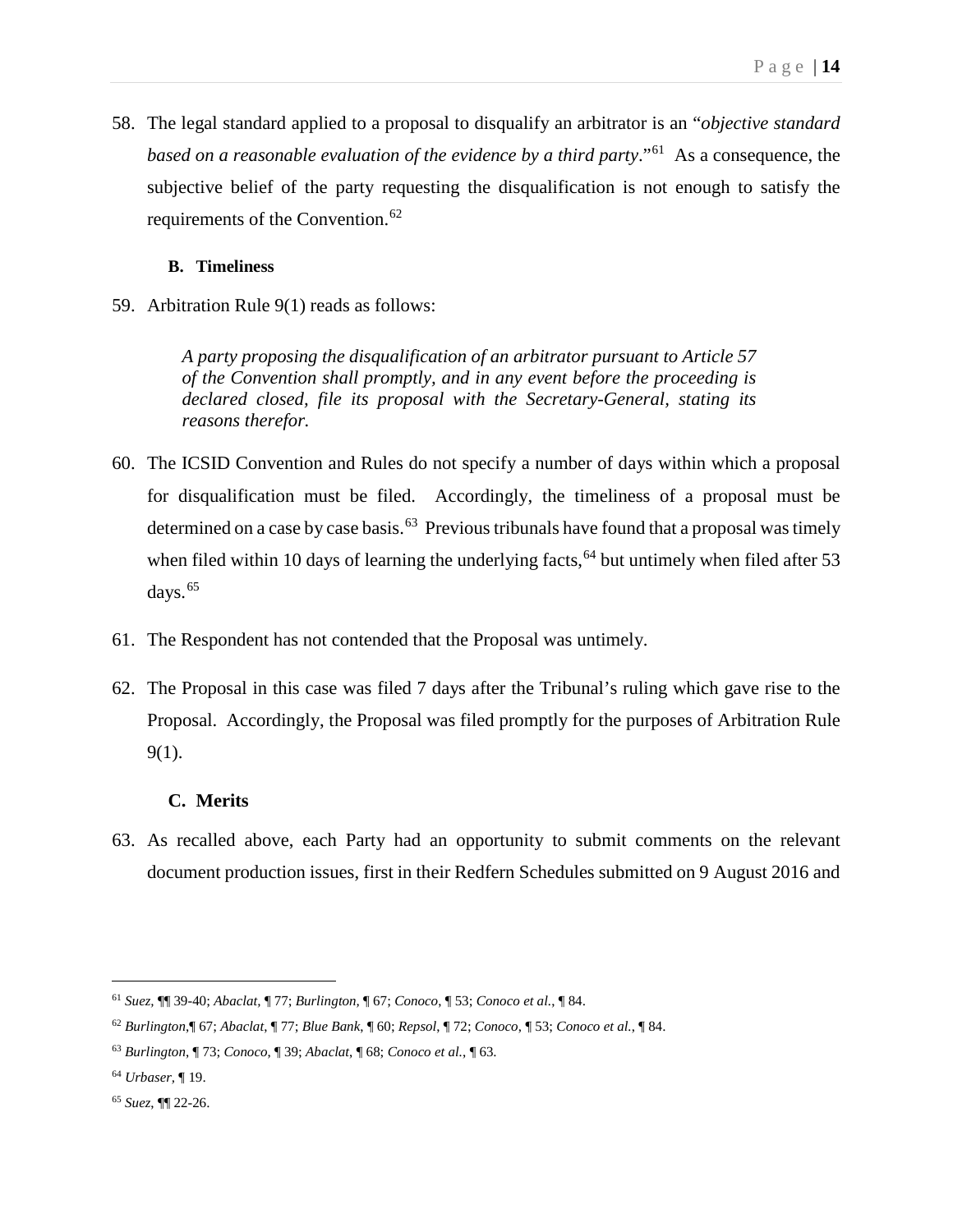subsequently in their additional observations, i.e. the Claimants' letter of 15 October 2016 and the Respondent's response thereto of 22 October 2016. [66](#page-17-0) 

- 64. The Tribunal then ruled on the Claimants' 15 October 2016 request, indicating that "*pursuing these issues of document production at this stage of the proceedings [would] make no meaningful contribution to the resolution of the dispute*."[67](#page-17-1)
- 65. The Tribunal also expressly indicated that the Claimants were free to discuss the Respondent's alleged non-compliance with PO7 and its legal consequences, such as adverse inferences, "*in their further scheduled written submissions and at the hearing*,"[68](#page-17-2) thus offering further opportunities to the Claimants to address these evidentiary matters.
- 66. The Tribunal finally reminded the Parties of their "*continuing duty to produce responsive documents as and when they become available*."[69](#page-17-3)
- 67. Therefore, and upon careful review of the Parties' submissions, the Chairman sees no evidence of either prejudgment of the disputed issues or any violation of due process in the Tribunal's Decision.
- 68. While the Claimants may not be satisfied with the Tribunal's Decision, the mere existence of an adverse ruling is insufficient to prove a manifest lack of impartiality, as required by Articles 14 and 57 of the ICSID Convention. If it were otherwise, proceedings could continuously be interrupted by a dissatisfied party, which would unduly disrupt and prolong the arbitral process.
- 69. In the Chairman's view, a third party undertaking a reasonable evaluation of the Tribunal's Decision and surrounding facts relied upon in the Claimants' Proposal, would not find a manifest lack of the qualities required under Article 14(1) of the ICSID Convention. Accordingly, the disqualification proposal must be rejected.

<span id="page-17-0"></span> <sup>66</sup> See ¶¶ 9-14.

<span id="page-17-1"></span><sup>67</sup> Tribunal's Letter of 27 October 2016. Emphasis added.

<span id="page-17-2"></span><sup>68</sup> Tribunal's Letter of 27 October 2016. Emphasis added.

<span id="page-17-3"></span><sup>69</sup> Tribunal's Letter of 27 October 2016.